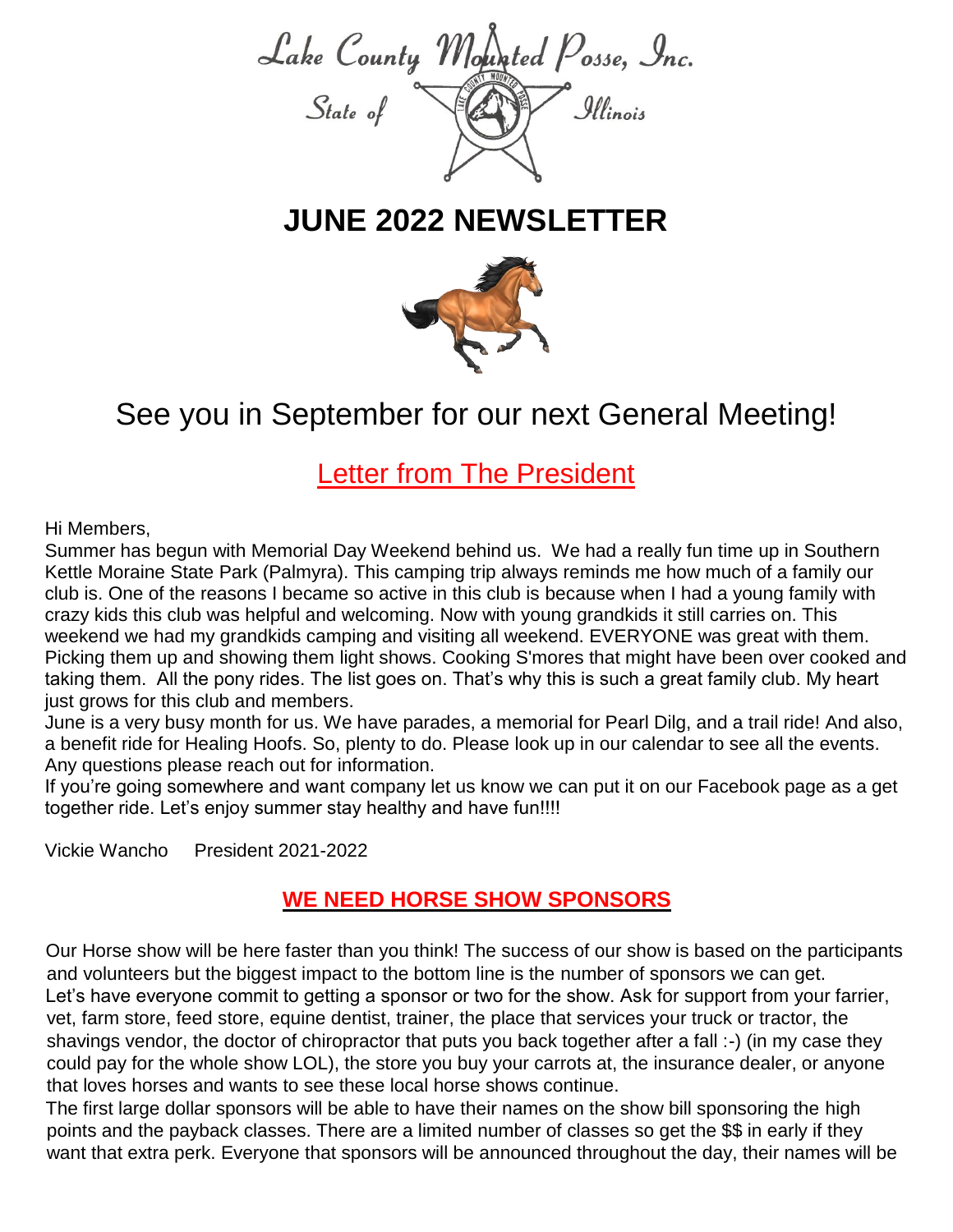displayed on our sponsor boards for everyone to see, and we would love business cards or brochures to put out on the registration table.

#### **See Sponsorship form at the end of this Newsletter**

# **Billy Yoder Clinic**

Don't forget to sign up for the Billy Yoder Clinic given on July 31<sup>st</sup> at Sunflower barns of Bristol, Wisconsin. Softening & Body Control and Ranch Riding. See Flyer on The Lake County Mounted Facebook page and website. Posse Members cost is \$250.00 for the day If you are interested in this clinic sigh up as soon as possible. Forms on Website

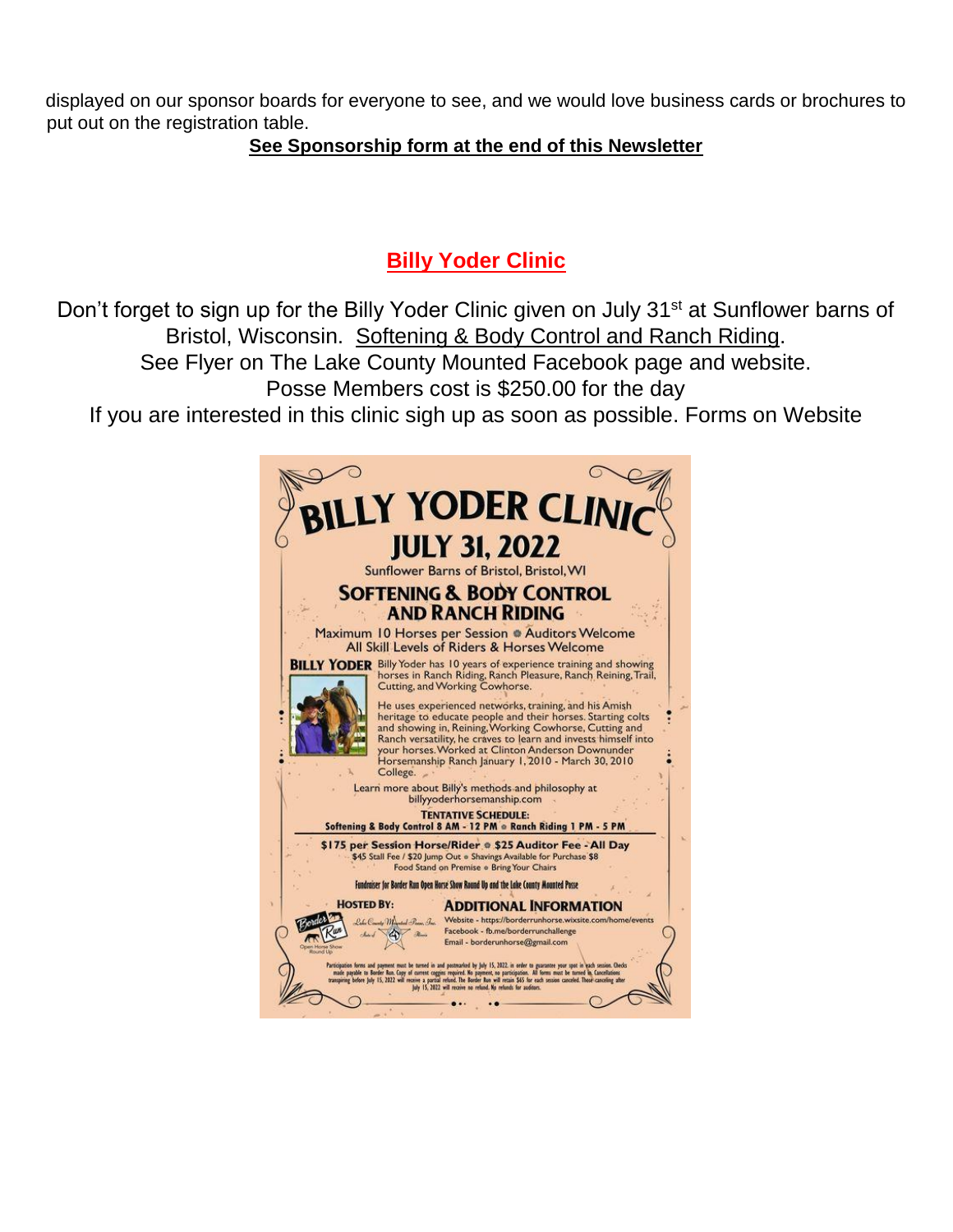# 2022 Parades Begin!

We are happy to announce that the Posse currently has requests to participate in local parades. . The dates are:

June 18<sup>th</sup> Libertyville July 3 rd , Mundelein July 4th Antioch July 10<sup>th</sup> Bristol

We are still waiting to hear from other villages if they are going to have parades this year. If you're interested in participating as a rider, ground crew and/or set up, please contact Betsy Faitz 847-601-4810

## DRESS CODE FOR POSSE PARADES

Here is the information as contained in the Standing Rules and Procedures and additional notes regarding the Posse official dress uniform, especially for those participating in parades this year. Official Posse uniform shall be a white western long sleeve shirt with the Posse patch on the Left Shoulder (patch should be 2" centered below the shoulder seam); a black Apache type tie, a western hat (summer- light tan or white straw; fall- black felt); blue jeans\* and western boots\*. It is permitted for parade unit members to wear a white or light tan Helmet; for fall a black cover on helmet can be worn; a yellow slicker tied neatly to the back of the saddle.

\*Jeans worn by parade members should be a dark blue - not black – and no holes or torn jeans are acceptable. Boots should be clean and absent of mud and dirt; a clean pair of Airat boots are acceptable to ride in.

Parade members wear white straw hats for our parades – please be sure the hat isn't stained or look like someone sat on them. A parade member may also wear a red Posse Jacket, if weather is cool – no other color jacket is considered official Posse wear.

Posse dress shirts should be ironed and/or free of wrinkles (Attached is suggested places to purchase a western shirt – ladies or men's). It has been suggested that the Posse arm patch be sewed on to the dress western shirt and not put on with safety pins. The local laundry may provide this at a small additional cost.

Red saddle pads, breast collars, red leg wraps, yellow rain slickers, and red or black halters for the walkers to carry or new horses to the unit to wear… are provided and maintained by the Posse. We, therefore, ask that you treat these items with care; they are costly to replace and many hours are spent washing and wrapping the polo wraps.

On this note, please have your horse's legs cleaned as stains caused by dirt and mud are very hard to get out of the polo wraps. This year, 2022, we will only be wrapping the front legs of the horses. We will attempt to replace some, if not all, the yellow slickers, and have them folded and with matching strings to attach to the saddles; and will attempt to get sizes that would be matched to the rider in the event we must wear them during a parade. You may also wish to purchase (at your expense) your own yellow slicker – long western style.

Those members who volunteer as ground crew are asked to wear a red Posse t-shirt or red Posse polo shirt, blue jeans and comfortable walking shoes.

**Please note:** *Only Posse members and those covered by the Posse membership are permitted to participate in any parade, i.e. no grandchildren, no nieces etc. no friends. Don't ask. However, they may join us after for refreshments and snacks. Please watch your horses, if strangers do come and want to pet your horse…but please do not give "pony rides".*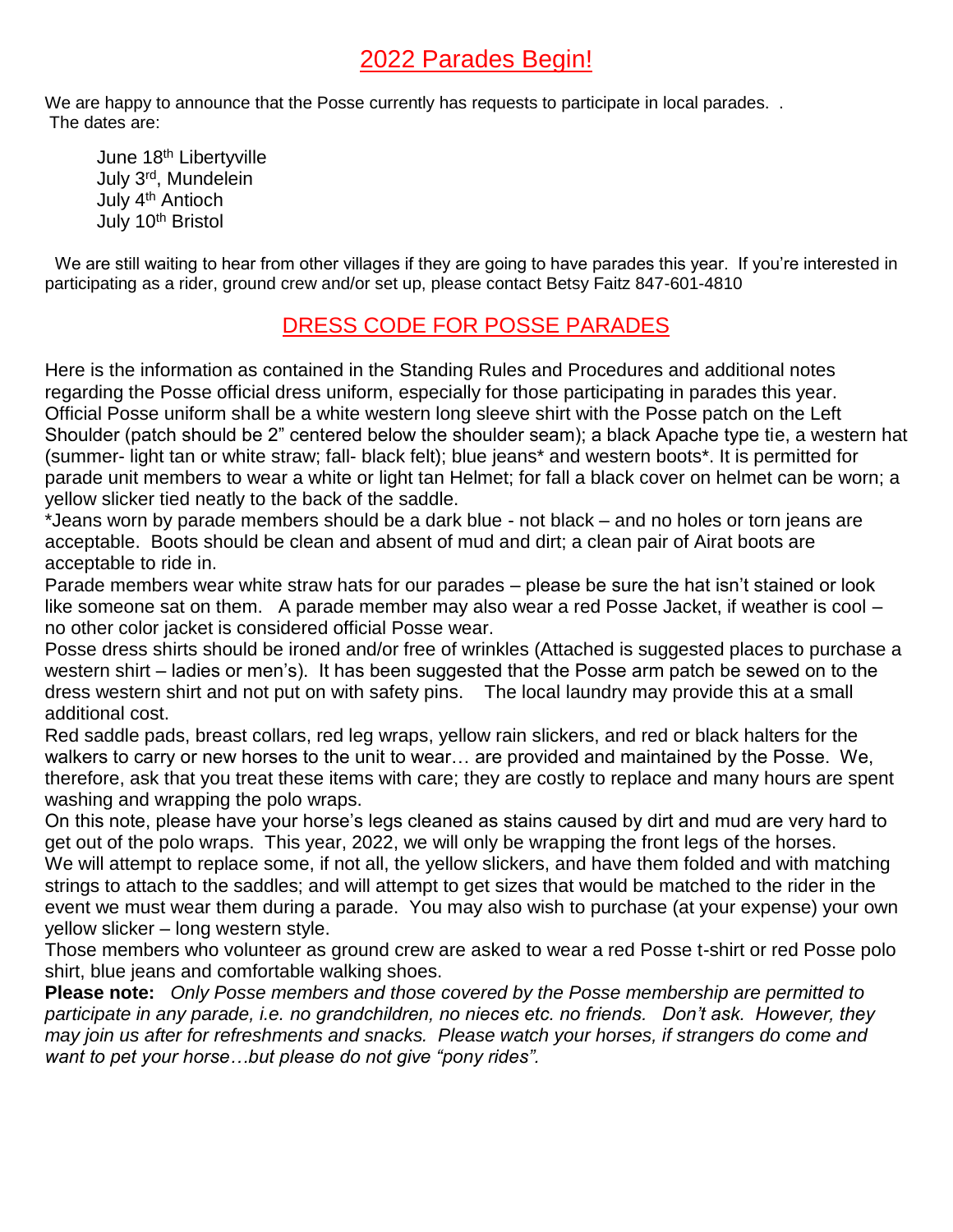### Committee Contacts

The membership cannot thrive without the help from our members on various committee jobs. **We need volunteers** to help out in these roles. Please contact Vickie Wacho or Betsy Faitz if you are interested in helping out. The Board will help you all the way. Thank you so much.

**Trail Rides** – Vickie Wancho and Sandy Monk **Parades** – Betsy Faitz – Committee Chair **Horse Show** – Ghislaine deKoning and Kelly Dickson - Committee Chairs **Holiday Party** – Betsy Faitz **Associate Liaison** – Lynn Goodell **Communications Chairperson** – Jennifer Friel - Maintains FB **Legislative Committee** – Lynn Goodell **Website** – Jennifer and Matt Friel, Website facilitators **Bazaar/Tack Sale** – Ghislaine deKoning **Fall Ride** - The Board **Play Days** – Vickie Wancho **Non-Riding Events** – The Board **Associate Resource** – Lynn Goodell **Posse Apparel** – Sandy Monk

### WEBSITE and FB INFORMATION [www.lcmp.info](http://www.lcmp.info/) [jenmfriel@gmail.com](mailto:bhoughtaling1248@gmail.com)

For our Facebook page and our website, please send to us pictures from your rides or other activities you have done this season. We want all members and potential members to see what we are up to and that the club is still riding and active. If you are planning, spur of the moment, to go out and ride the trails, send us a message and we will post it on Facebook. The board voted that it doesn't have to be a LCMP sponsored event to post this on our Facebook page. Some members may not be able to join a club ride but may have the time to ride at another time. This is also a way to stay connected with our members and to not have to ride alone.

Officers for 2022

Vickie Wancho - President Betsy Faitz – Vice President Mindy Sivright - Secretary Ghislaine deKoning - Treasurer

If you have any membership questions or concerns, please feel comfortable to contact any officer and we will help however we can.

### Posse Wear

The link for Besco can be found at [www.bescoawards.com](http://www.bescoawards.com/)  The website will be linked to our Web Page when the page is finished

Anies Jams and Jellies

Anie makes the best Jams and Jellies! She donates a percentage of sales to the Posse. Come to the General Meetings and Horse Show to buy her Jams and Jellies.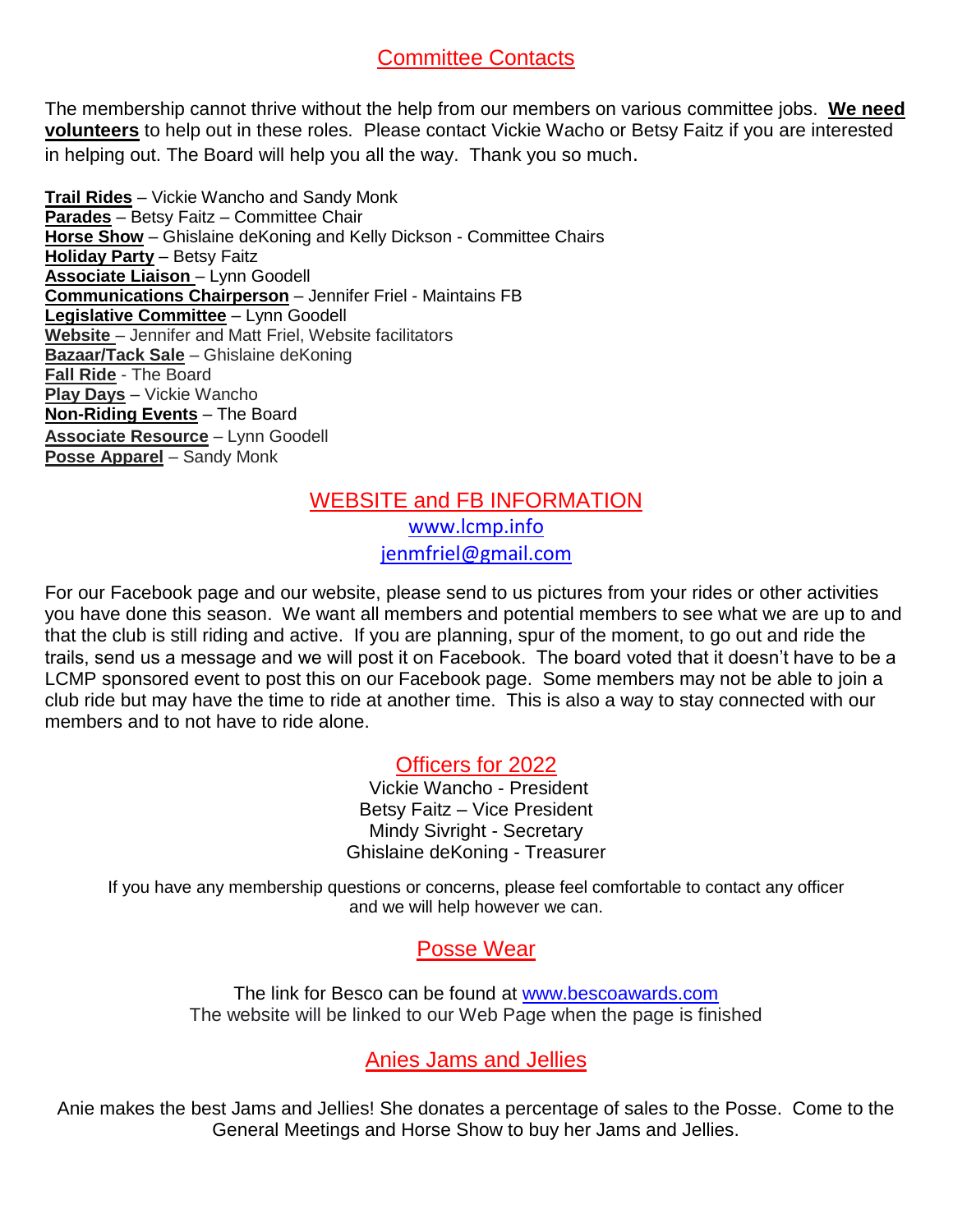## HB Laser Art

Bill and Heide Milke have all your signage needs, awards, stall plates and much more. Check out their web site at laserartusa.com



- 6/5 **Trail Ride** Rush Creek hosted by Sandy Monk Arrive at 9:00, Ride out at 9:30 and Lunch at 12:00. Pizza will be served. **Please bring a dish to pass**. Please check website for any closures.
- 6/15 **Board Meeting –** 7:00 pm Thirsty Horse**.** If you would like to attend a Board Meeting, please contact Vickie Wancho and she will add you to the agenda. Be sure to let her know what you would like to discuss with the board
- 6/18 **Libertyville Parade** Meet at 8:30 AM at Highland Middle School Parking lot On W. Lincoln Ave. (between Garfield and Stewart. Parade begins at 10 A.M…we must leave our staging by 9:15 a.m. We will have a light lunch upon our return to the staging area.
- 7/3 **Mundelein Parade** Parade steps off at 2 P.M. more info later
- 7/4 **Antioch Parade** Parade Steps off at 10:30A.M. Meet at 9A.M on Anita Street (just South of Depot Street on the East side. Lunch will be served after.
- 7/9 **LCMP Horse Show**  Spring Grove, Illinois Please sign up to volunteer.
- 7/10 **Bristol Parade** More info to follow
- 7/20 **Board Meeting** 7:00 pm Thirsty Horse**.** If you would like to attend a Board Meeting, please contact Vickie Wancho and she will add you to the agenda. Be sure to let her know what you would like to discuss with the board.
- 7/31 **Billy Yoder Clinic** See flyer in this newsletter for details

#### **All Trail Rides have a guest fee of \$10.00 and \$20.00 family fee.**

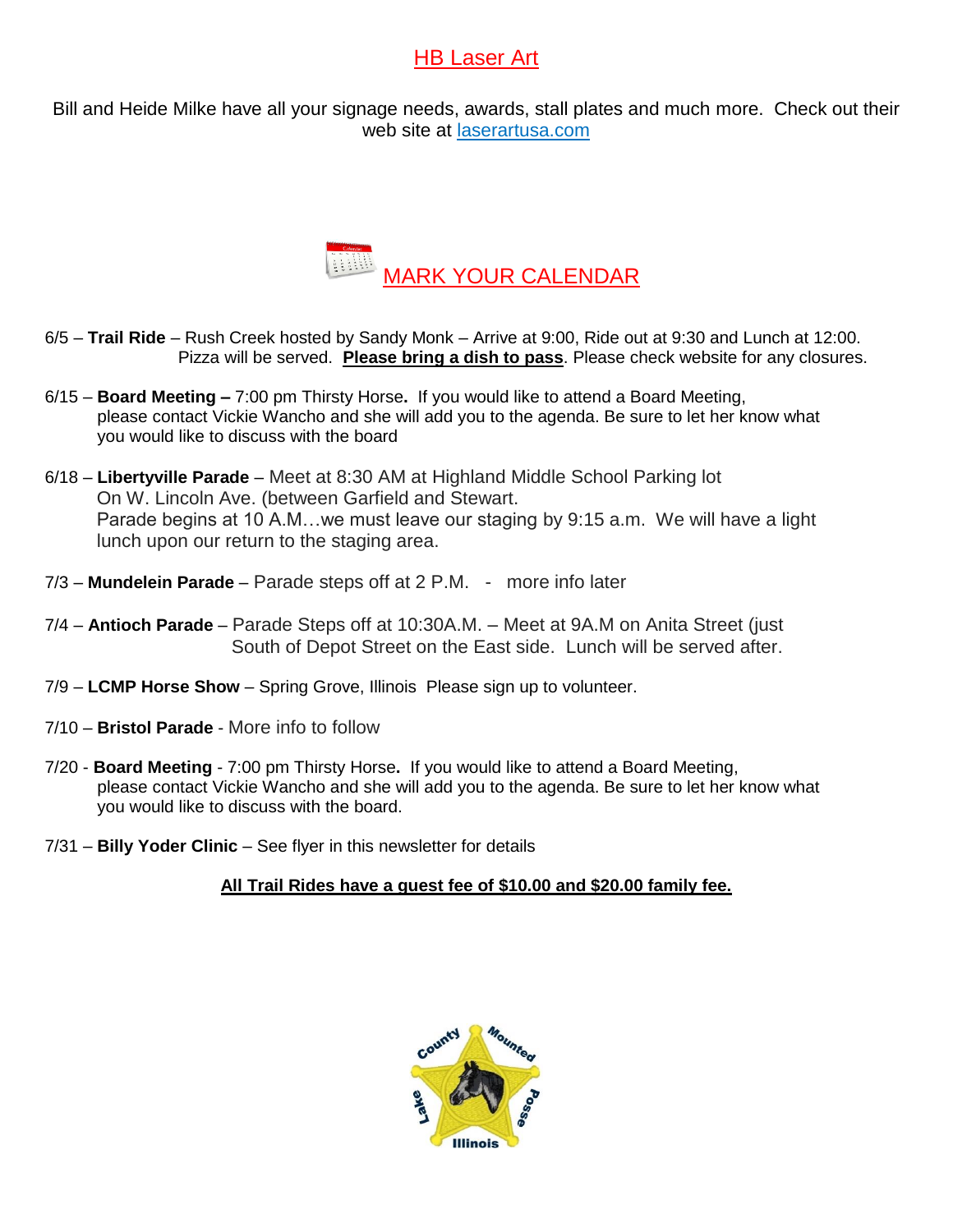# **Dates for Activities**

| June 5   | <b>Rush Creek</b>              | <b>Sandy Monk</b>           |
|----------|--------------------------------|-----------------------------|
| June 18  | Parade Libertyville            |                             |
| July 3   | Parade Mundelein               |                             |
| July 4   | Parade Antioch                 |                             |
| July 9   | Horse Show @ Spring Grove      |                             |
| July 10  | Parade Bristol                 |                             |
| July 31  | Billy Yoder Clinic @ Sunflower | <b>LCMP</b>                 |
| Aug $3$  | <b>Sterling Lake</b>           | Debbie Neuman               |
| Aug $20$ | <b>Glacier Park</b>            | Cindy Brademan              |
| Aug $28$ | Play Day @ Hawkspur            | Associates                  |
| Sept 17  | <b>Racine Conservatory</b>     | Ghislaine de Koning         |
| Oct 2    | Roy's Fall Ride                | Bong                        |
| Oct 22   | Bazaar                         |                             |
| Oct 23   | Chain O Lakes - Halloween Ride | <b>Brittany Houghtaling</b> |
| Oct 29   | Chili Dump/Bon Fire            | Fuzz and Kay                |
| Nov $6$  | Sedge Meadow                   | Vickie Wancho               |
| Dec 10   | X-mas Party                    |                             |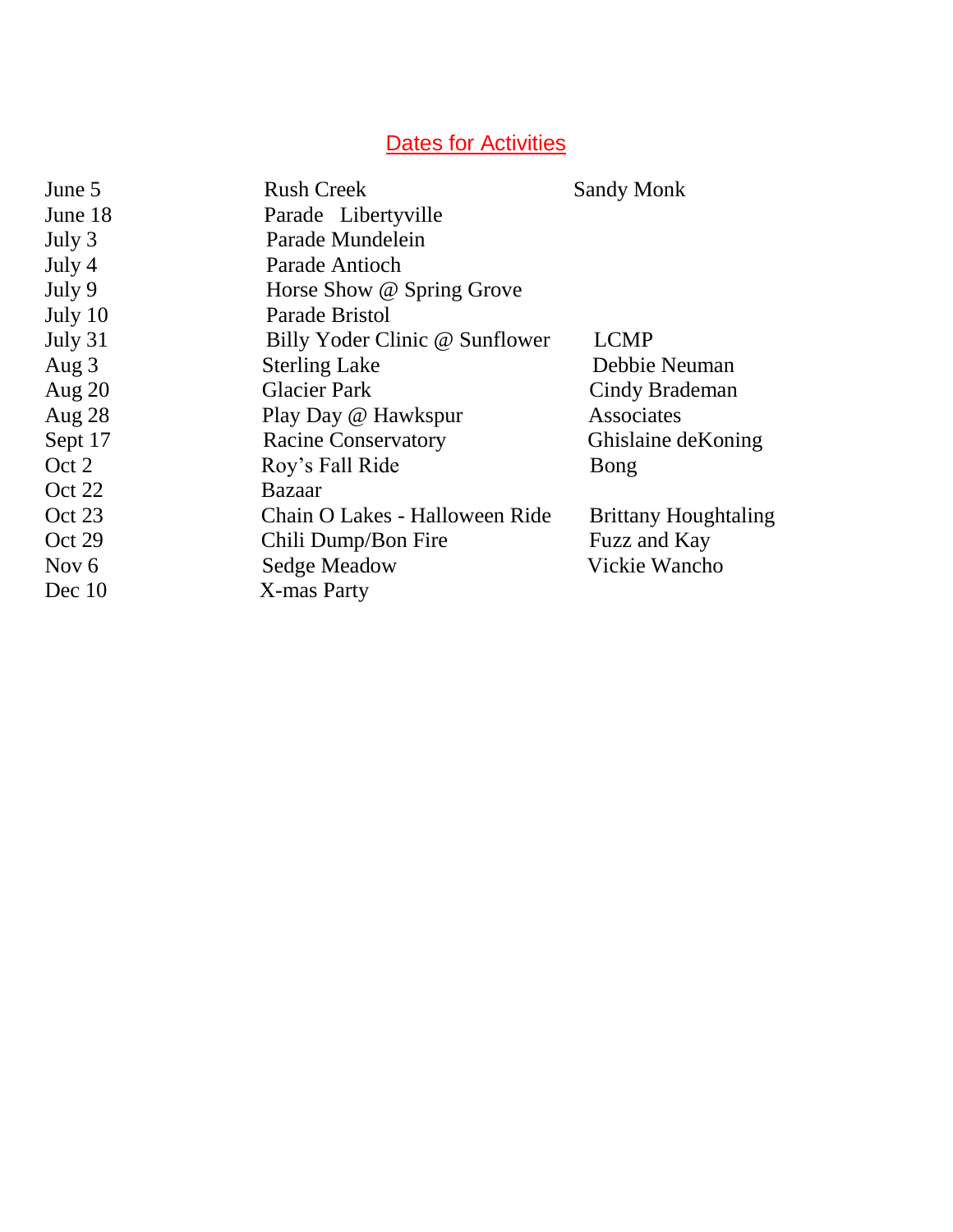Lake County Mounted Posse, Inc.<br>State of **CON** Illinois

# **2022 Horse Show Sponsor Form**

**Sponsorship Type – Circle one**

- **Silver (under \$100.00)**
- **Gold ( \$101.00 to 199.00)**
- **Platinum (\$200.00 and over)**
- **\$\_\_\_\_\_\_\_\_\_\_\_\_\_\_\_\_\_\_\_**
	- o **Any amount that you would like to donate to our show.**

**Sponsor Name\_\_\_\_\_\_\_\_\_\_\_\_\_\_\_\_\_\_\_\_\_\_\_\_\_\_\_\_\_\_\_\_\_\_\_\_\_\_\_\_\_\_\_\_\_\_\_\_\_\_\_\_\_\_\_\_\_\_\_\_\_\_\_\_\_\_\_\_.** 

**Message for announcer to read at the show: (Business card or brochure or separate sheet.)** 

**LCMP Member Sales Person:** 

**\*We will try to get all of the Platinum sponsors names on the show bill but there is a limited amount of space so it will be first come first served. Your sponsorships will be listed and displayed for the show and the announcer will read your ads through out the day. Feel free to send business cards and brochures as we will be happy to put them out for people to take.**

**\_\_\_\_\_\_\_\_\_\_\_\_\_\_\_\_\_\_\_\_\_\_\_\_\_\_\_\_\_\_\_\_\_\_\_\_\_\_\_\_\_\_\_\_\_\_\_\_\_\_\_\_\_\_\_\_\_\_\_\_\_\_\_\_\_\_\_\_\_\_\_\_\_\_\_\_\_\_\_\_\_\_\_\_\_\_\_\_\_\_\_\_\_\_\_\_\_\_\_\_\_\_\_\_\_\_\_\_\_\_ \_\_\_\_\_\_\_\_\_\_\_\_\_\_\_\_\_\_\_\_\_\_\_\_\_\_\_\_\_\_\_\_\_\_\_\_\_\_\_\_\_\_\_\_\_\_\_\_\_\_\_\_\_\_\_\_\_\_\_\_\_\_\_\_\_\_\_\_\_\_\_\_\_\_\_\_\_\_\_\_\_\_\_\_\_\_\_\_\_\_\_\_\_\_\_\_\_\_\_\_\_\_\_\_\_\_\_\_\_\_ \_\_\_\_\_\_\_\_\_\_\_\_\_\_\_\_\_\_\_\_\_\_\_\_\_\_\_\_\_\_\_\_\_\_\_\_\_\_\_\_\_\_\_\_\_\_\_\_\_\_\_\_\_\_\_\_\_\_\_\_\_\_\_\_\_\_\_\_\_\_\_\_\_\_\_\_\_\_\_\_\_\_\_\_\_\_\_\_\_\_\_\_\_\_\_\_\_\_\_\_\_\_\_\_\_\_\_\_\_\_ \_\_\_\_\_\_\_\_\_\_\_\_\_\_\_\_\_\_\_\_\_\_\_\_\_\_\_\_\_\_\_\_\_\_\_\_\_\_\_\_\_\_\_\_\_\_\_\_\_\_\_\_\_\_\_\_\_\_\_\_\_\_\_\_\_\_\_\_\_\_\_\_\_\_\_\_\_\_\_\_\_\_\_\_\_\_\_\_\_\_\_\_\_\_\_\_\_\_\_\_\_\_\_\_\_\_\_\_\_\_ \_\_\_\_\_\_\_\_\_\_\_\_\_\_\_\_\_\_\_\_\_\_\_\_\_\_\_\_\_\_\_\_\_\_\_\_\_\_\_\_\_\_\_\_\_\_\_\_\_\_\_\_\_\_\_\_\_\_\_\_\_\_\_\_\_\_\_\_\_\_\_\_\_\_\_\_\_\_\_\_\_\_\_\_\_\_\_\_\_\_\_\_\_\_\_\_\_\_\_\_\_\_\_\_\_\_\_\_\_\_**

**\_ \_ \_ \_ \_ \_ \_ \_ \_ \_ \_ \_ \_ \_ \_ \_ \_ \_ \_ \_ \_ \_ \_ \_ \_ \_ \_ \_ \_ \_ \_ \_ \_ \_ \_ \_ \_ \_ \_ \_ \_ \_ \_ \_ \_ \_ \_ \_ \_ \_ \_ \_ \_ \_ \_ \_ \_ \_ \_ \_ \_ \_ \_ \_ \_ \_ \_ \_ \_ \_ \_ \_** 

Lake County Mounted Posse, Inc.  $State\ of$ a<br>-<br>Illinois

**Donation Amount \$ \_\_\_\_\_\_\_\_\_\_\_\_\_\_\_\_\_\_\_\_\_\_\_\_\_** 

**Name of Donor \_\_\_\_\_\_\_\_\_\_\_\_\_\_\_\_\_\_\_\_\_\_\_\_\_\_\_\_\_\_\_ Date of Donation \_\_\_\_\_\_\_\_\_\_\_\_\_\_\_\_\_\_\_\_\_\_\_\_\_\_\_\_\_**

**\_\_\_\_\_\_\_\_\_\_\_\_\_\_\_\_\_\_\_\_\_\_\_\_\_\_\_\_\_\_\_\_\_\_\_\_\_\_\_\_\_**